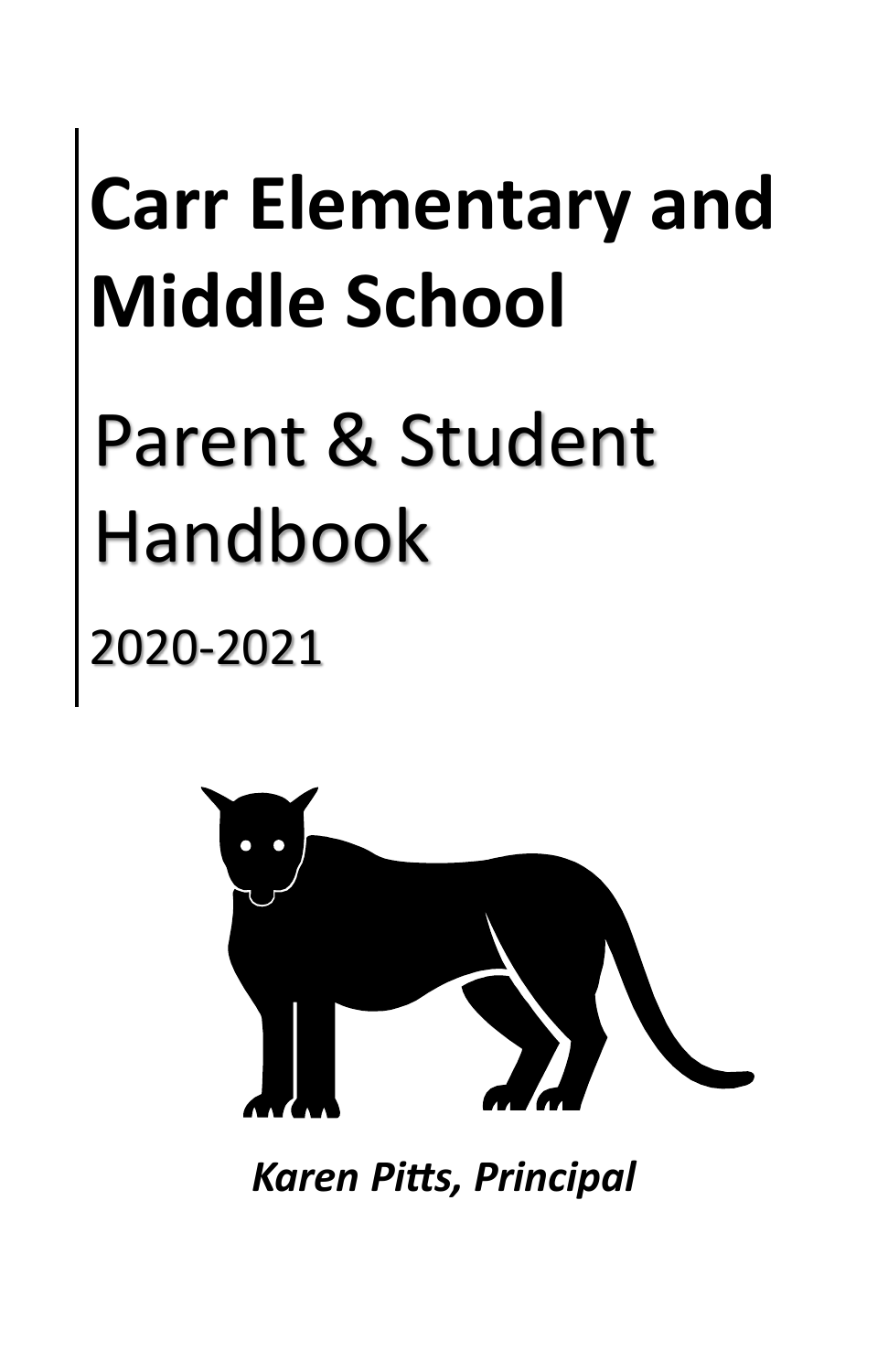# **Calhoun County School District**

**Darryl Taylor, Jr. Superintendent of Schools Danny Ryals District 1 School Board Member Ray Howell District 2 School Board Member Clifford Newsome District 3 School Board Member Kenneth Speights District 4 School Board Member Danny Hassig District 5 School Board Member**

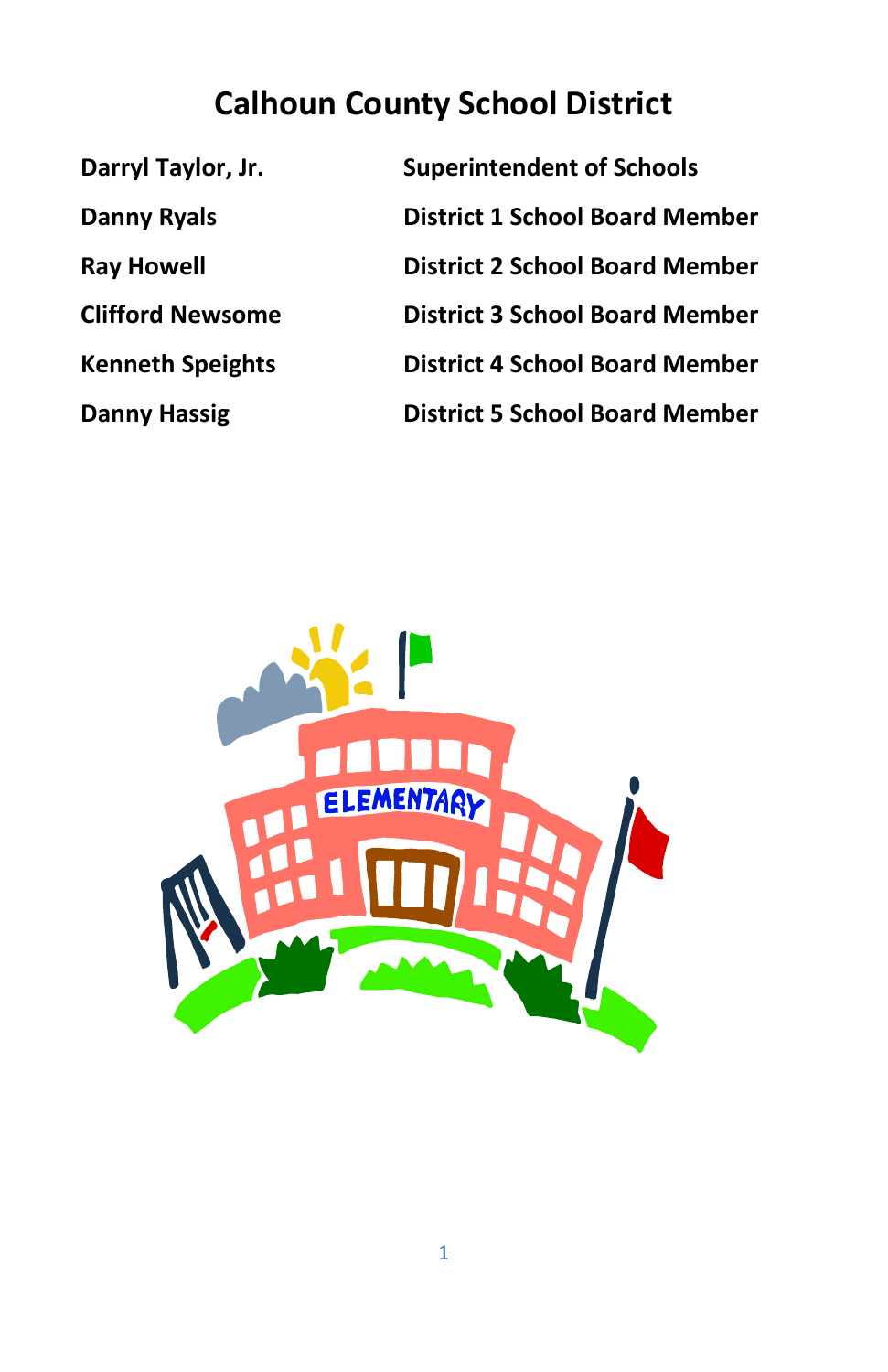# **Carr Elementary and Middle School 18987 NW SR 73 Clarksville, Fl. 32430**

| School phone           | 674-5395                                                                                                                                           |
|------------------------|----------------------------------------------------------------------------------------------------------------------------------------------------|
| <b>FAX</b>             | 674-5421                                                                                                                                           |
| School Board Office    | 674-5927                                                                                                                                           |
| Guidance               | 674-3585                                                                                                                                           |
| <b>Health Aide</b>     | 674-4707                                                                                                                                           |
| School Day             | $7:47$ A.M. $-2:35$ P.M.                                                                                                                           |
| Tardy Bell             | 7:55 (After this time, please come to the<br>office for a tardy slip)                                                                              |
| Absentees              | K-8 (Written statements must be submitted<br>to the school office within 3 days of the<br>student's return or the absence will not be<br>excused). |
| Meals                  | Students are assigned a lunch account<br>number. All students may eat breakfast<br>and/or lunch free.                                              |
| <b>Adult Breakfast</b> | \$2.00                                                                                                                                             |
| Adult Lunch            | \$3.75                                                                                                                                             |

Cash or checks (made to Carr School) should be taken to the lunchroom manager.

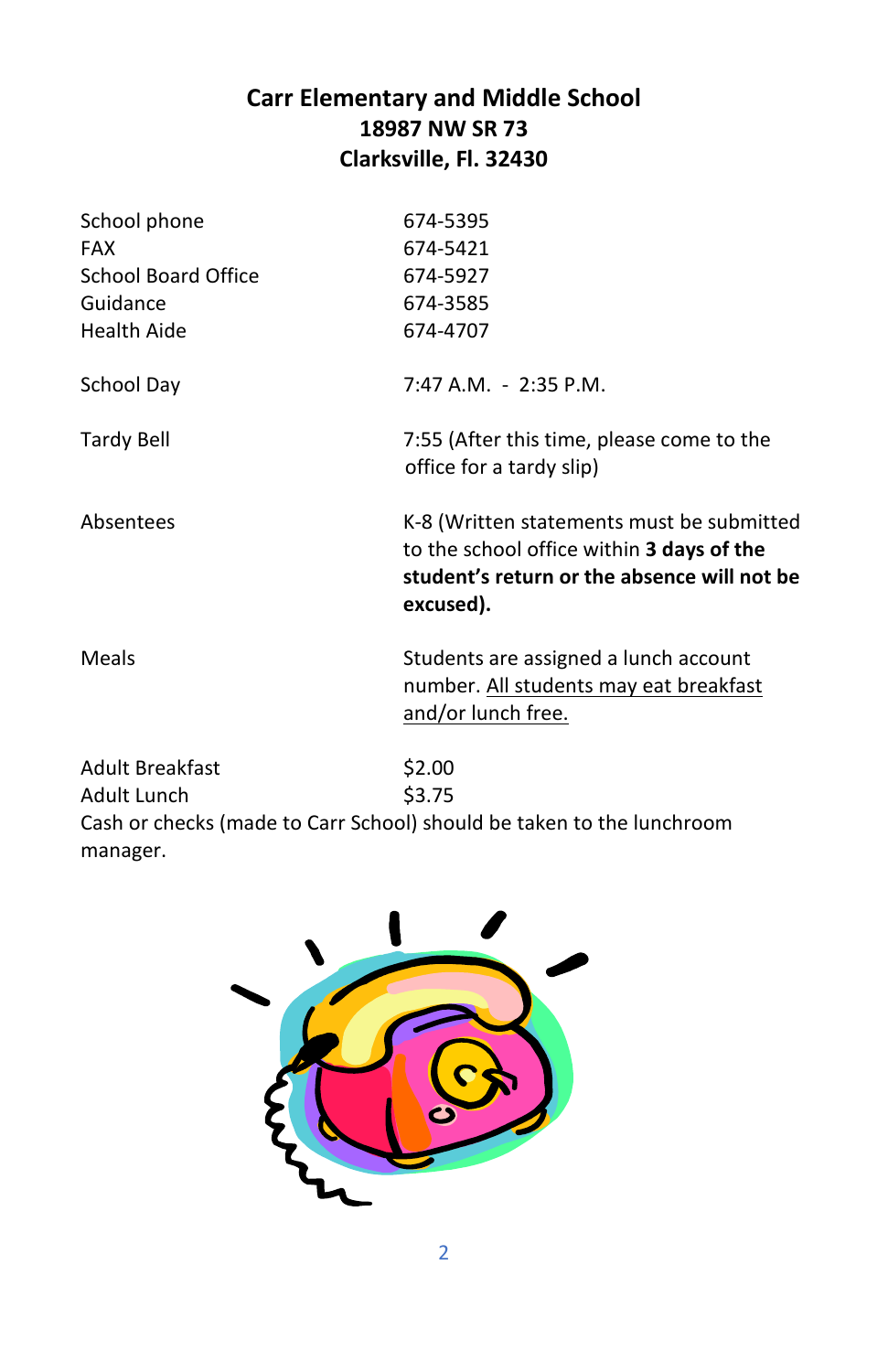#### **SCHOOL DAY**

Monday through Friday 7:47 A.M. to 2:35 P. M. For safety reasons, parents should pick up and drop off students in front of the school. We request that parents not pick up or drop off students in the parking lot at the north end of the building as this is our bus loading zone. Students who are car riders or who ride first bus are dismissed at 2:30 P.M. and late bus riders are dismissed at 2:45 P.M. to the lunchroom.

Morning supervision of students begins at 6:50 A.M. Any students who arrive before 6:50 A.M. must report to the lunchroom and remain there until dismissal. Supervision of students in the afternoon is until the last bus runs. Students are to report to the lunchroom when dismissed by the classroom teacher and remain there until their bus/ride arrives. Students that walk home should exit campus immediately after they are dismissed.

#### **ACADEMIC PROGRESS**

Report cards are issued to students at the end of each nine-week grading period. Report cards will contain both academic grades and conduct grades. A new report card will be issued for each grading period. Parents are urged to make an appointment with the teacher to discuss their child's progress.

| Calhoun County Numeric Grade Scale: |          | Letter Grade Scale: |                   |
|-------------------------------------|----------|---------------------|-------------------|
| A                                   | 90-100   |                     | Excellent         |
| B                                   | 80-89    | S                   | Satisfactory      |
| C                                   | 70-79    | N                   | Needs Improvement |
| D                                   | 60-69    | U                   | Unsatisfactory    |
| F                                   | $0 - 59$ |                     |                   |
|                                     |          |                     |                   |

| Grade 1 grading code:                        | ELA                                                             | <b>Numerical</b>  |  |
|----------------------------------------------|-----------------------------------------------------------------|-------------------|--|
|                                              | Math                                                            | <b>Numerical</b>  |  |
|                                              | All Others                                                      | $E, S, N,$ or $U$ |  |
|                                              | Grade 2-5 grading code: Numerical grades in all subjects except |                   |  |
|                                              | Music/P.E. Which will be E,S,N,U.                               |                   |  |
| Grade 6-8 grading code All numerical grades. |                                                                 |                   |  |

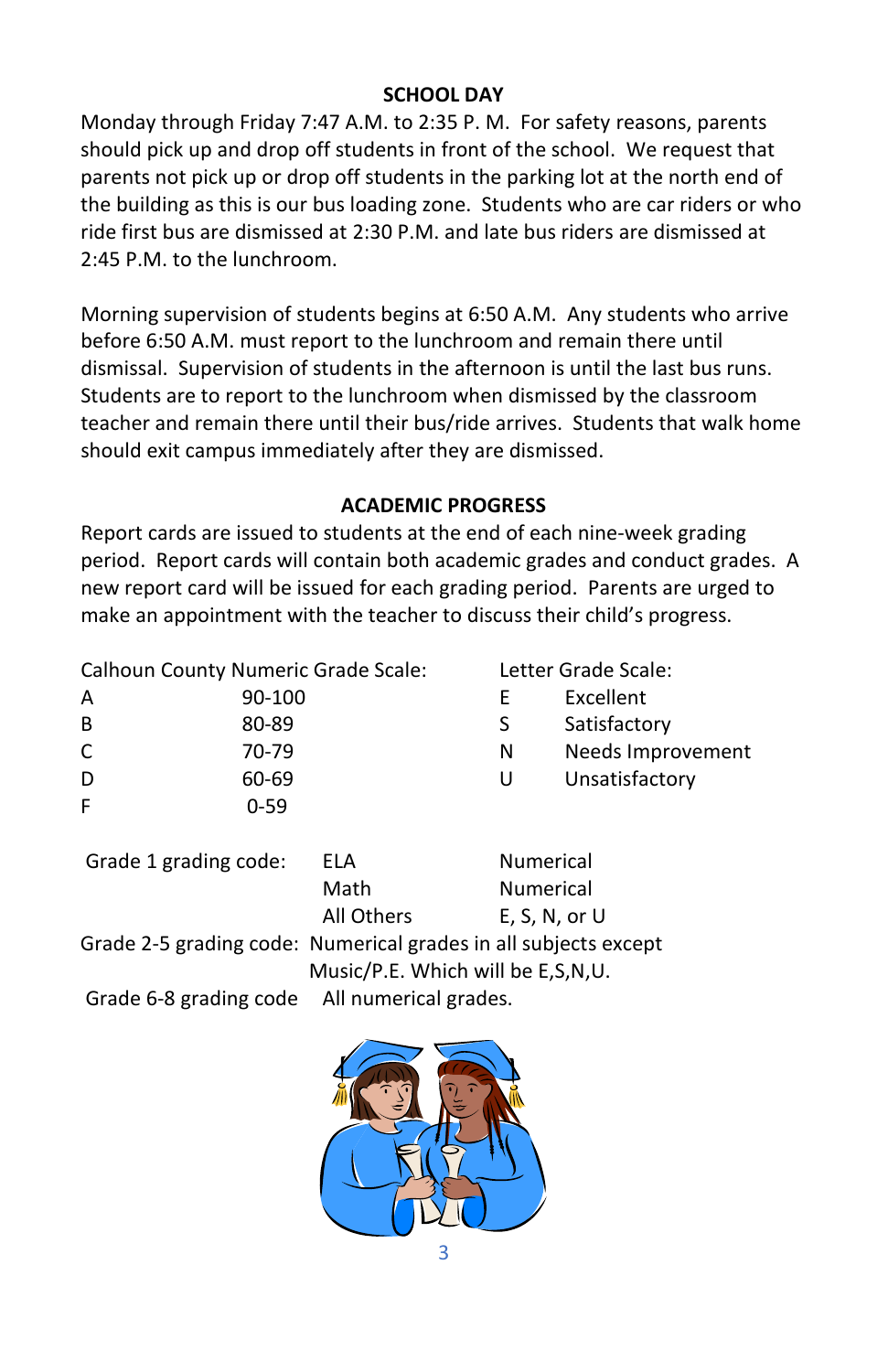#### **PROMOTION**

To be promoted to the next instructional level in Calhoun County School, students:

- In kindergarten, a standards based report card is used with district established levels of achievement.
- In grades 1-2, students must receive a final grade of "C" or better on the report card in language arts and a final grade of "D" or better on the report card in mathematics.
- In grades 3-5, students must receive a final grade of "D" or better on the report card in language arts and mathematics.
- In grades 6-8, students must pass reading, math, language arts, science, and social studies.

# **PATRIOTIC PROGRAM RULES 1003.44 F.S.**

When the national anthem is played, students and all civilians shall stand at attention, men removing the headdress, except when such headdress is worn for religious purposes.

The pledge of allegiance to the flag shall be rendered by students standing with the right hand over the heart. The pledge to the flag shall be recited at the beginning of the day in each public elementary, middle, and high school in the state.

Students have the right not to participate in reciting the pledge. Upon written request by his or her parent, the students must be excused from reciting the pledge, including standing and placing the right hand over his or her heart. When the pledge is given, students must show full respect to the flag.

# **ADDITIONAL EDUCATIONAL CHOICE OPTIONS 1003.3101 F. S.**

A parent may request his or her child be transferred to another classroom teacher by contacting the school's principal by written notice or email. Parents do not have the right to choose a specific classroom teacher.

The school principal must approve or deny the transfer within 2 weeks after the request. If the request for transfer is denied, the school principal must notify the parent by certified mail and specify the reasons for denial.

# **ATTENDANCE POLICY for Grades K-12**

Each parent of a child within the compulsory attendance age shall be responsible for such child's school attendance as required by **FS. 1003.24. Florida Statute 1003.26** requires the parent of a student to justify each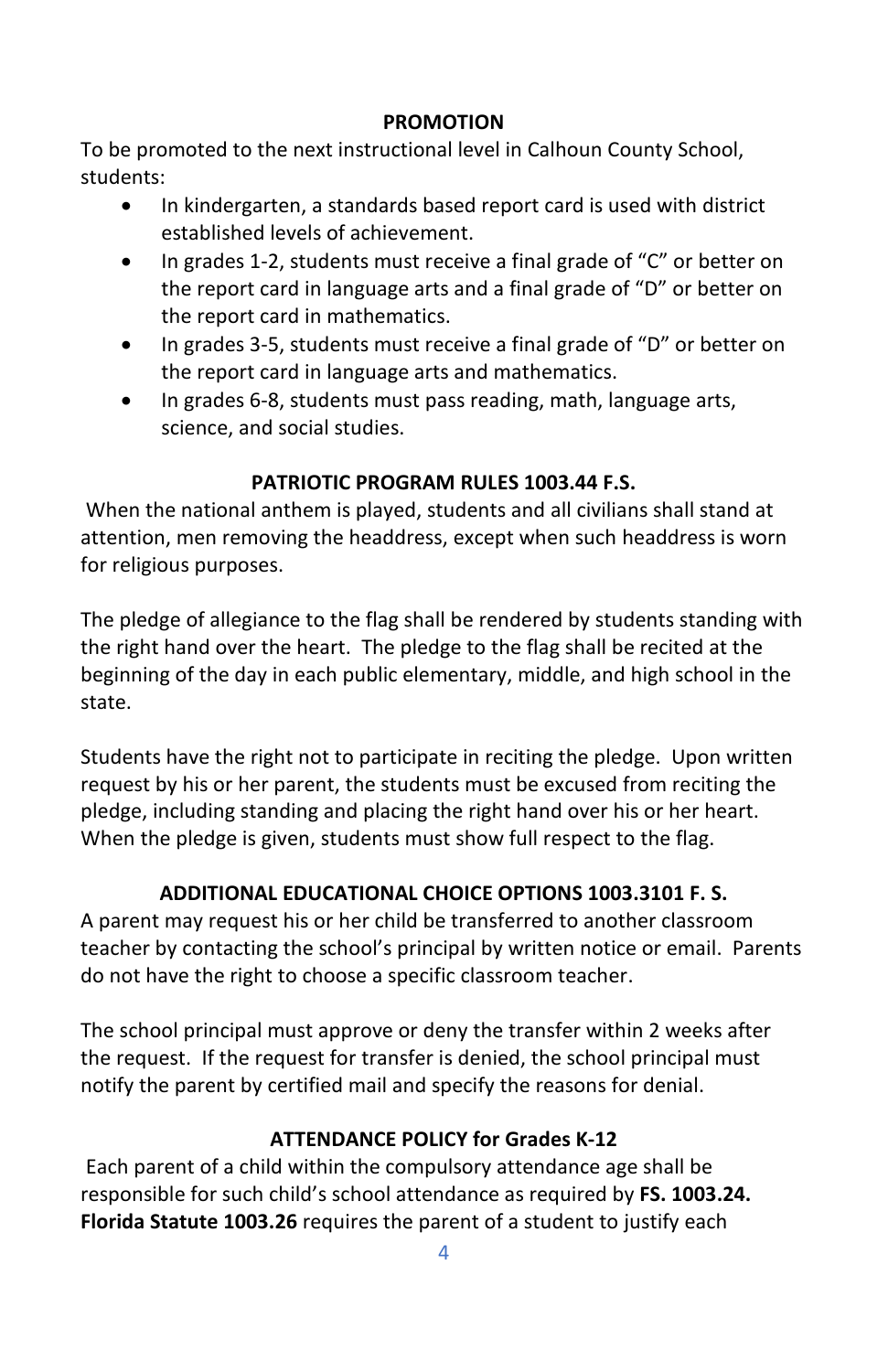absence of the student. The justification will be evaluated based on adopted district school board policies that define excused absences.

Excused absences may only be used for the following legitimate, documented reasons:

- Illness and/or medical care
- Death in the Family
- Legal Reasons/Religious Holidays or instruction
- Financial/insurmountable circumstances with principal's prior approval
- Head lice, a maximum of two days for each occurrence
- Planned absence approved in advance by principal/designee Examples of unexcused absences may include:
	- Missing the school bus
	- Oversleeping
	- Shopping and/or pleasure rips
	- Excessive illness (without physician verification that medical condition justifies a pattern)
	- Failure to communicate the reason for the absence with the school

It is the responsibility of the parent(s) or guardian(s) to provide a written statement indicating the reason for **ALL** absences within **three (3) days** of the student's return to school.

A parent note will be accepted for **any three (3)** absences during the grading period. Any other absences will only be excused with a note from a doctor, dentist, school health nurse/aid, funeral program of an immediate family member, or documentation for a legal reason. Final determination of whether an absence or early dismissal is excused or unexcused is the responsibility of the local school principal/designee.

When a student has **three (3) or more unexcused absences** in a class during a nine (9) week grading period, the student will receive a grade of no more than 59 (F).

When a student receives a 59 (F) as a result of unexcused absences, a meeting will be scheduled with the student and/or their parents to discuss the attendance issue. An attendance contract will be offered to allow the student to replace the 59 grade. If the student completes the terms of the contract, the 59 grade(s) will be forgiven and replaced with the appropriate grade earned for that grading period at the end of the school year.A student is allowed one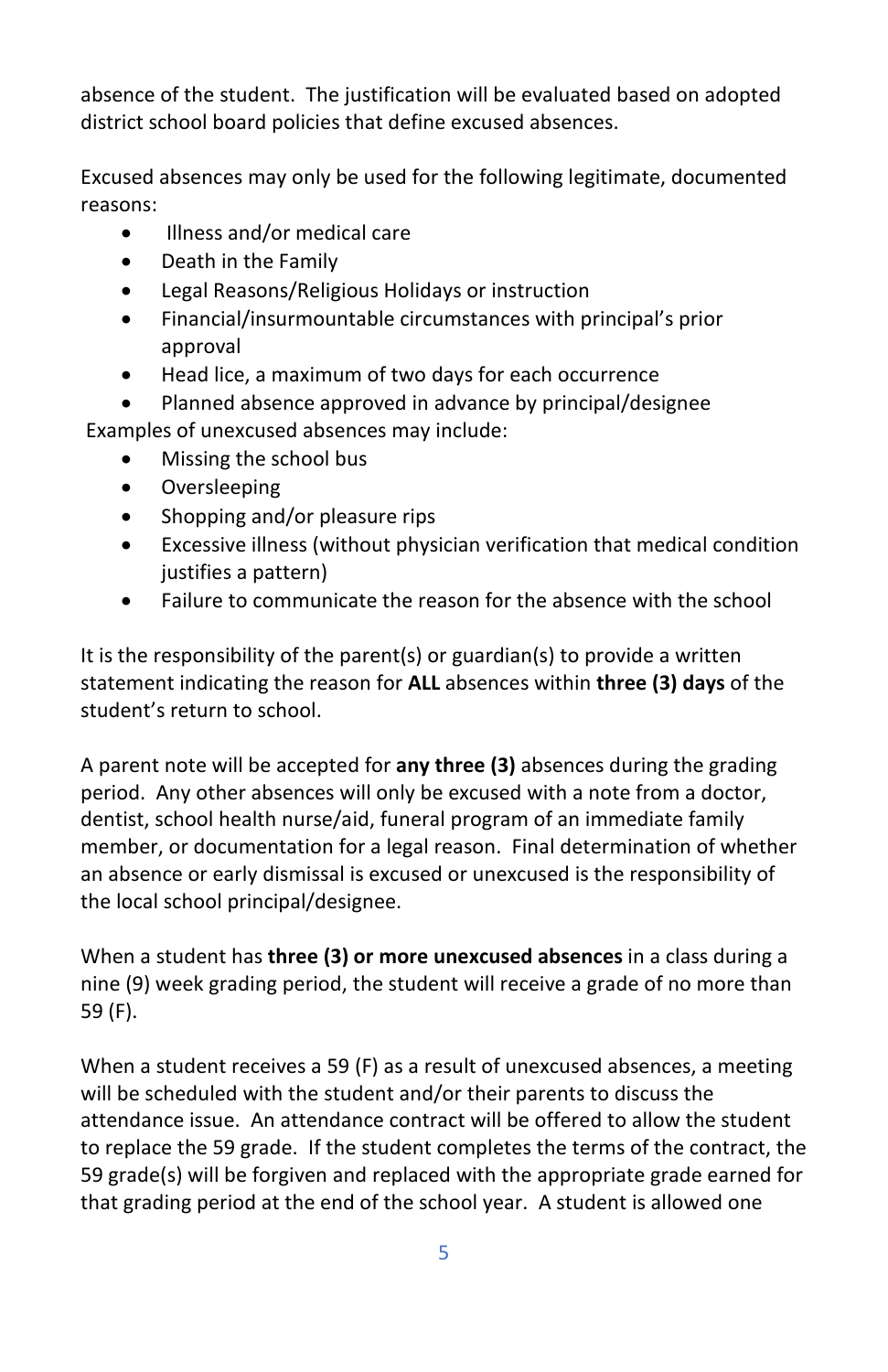attendance contract per year.

Students must adhere to the district Attendance Policy in order to participate in school sponsored events, including field trips, track meet, and school dance, etc. A student may not have 3 or more unexcused absences in order to participate in any school sponsored event.

#### **Make-Up Work**

- Students must contact their teacher upon return for make-up and assignments
- Make-up work must be turned in within 5 school days from the absence
- When given advance notice of a test or assignment, it must be turned in on the day the student returns to school after the absence.
- Missing work due to an absence will be given a grade of "1" until the work is made up. When the make-up period has expired and the work is incomplete, the grade will be changed to "0"
- If the teacher is absent when then a student returns to school from an absence, the time to make up work may be extended
- Extension time to make up work can be approved by the principal

For students in grades 6-12, when attending a school sponsored club event or field trip, they must be present the day before the trip and day after the trip for the school sponsored trip to be an excused absence. The principal may excuse the absence for a legitimate, documented reason. Make -up work must be completed before participation in any school sponsored event, including field trips, track meet, and school dance.

#### **Recurring Illness**

When a student has a recurring or chronic illness, parents will be required to have their medical doctor certify the extent of the illness each nine weeks. **F.S.1003.24** states if a student is continually sick and repeatedly absent from school, he/she must be under the supervision of a physician in order to receive and excuse from attendance. Such excuse provides that a student's condition justifies absence from more than the number of days permitted by the district school board. The **Physician's Certification Form** must be picked up from the school principal.

#### **Tardiness**

Students are expected to be in class on time and remain in class until the end of the class period. Students who arrive to class 10 minutes late or leave class 10 minutes early will be issued a Late Absence for that period. The school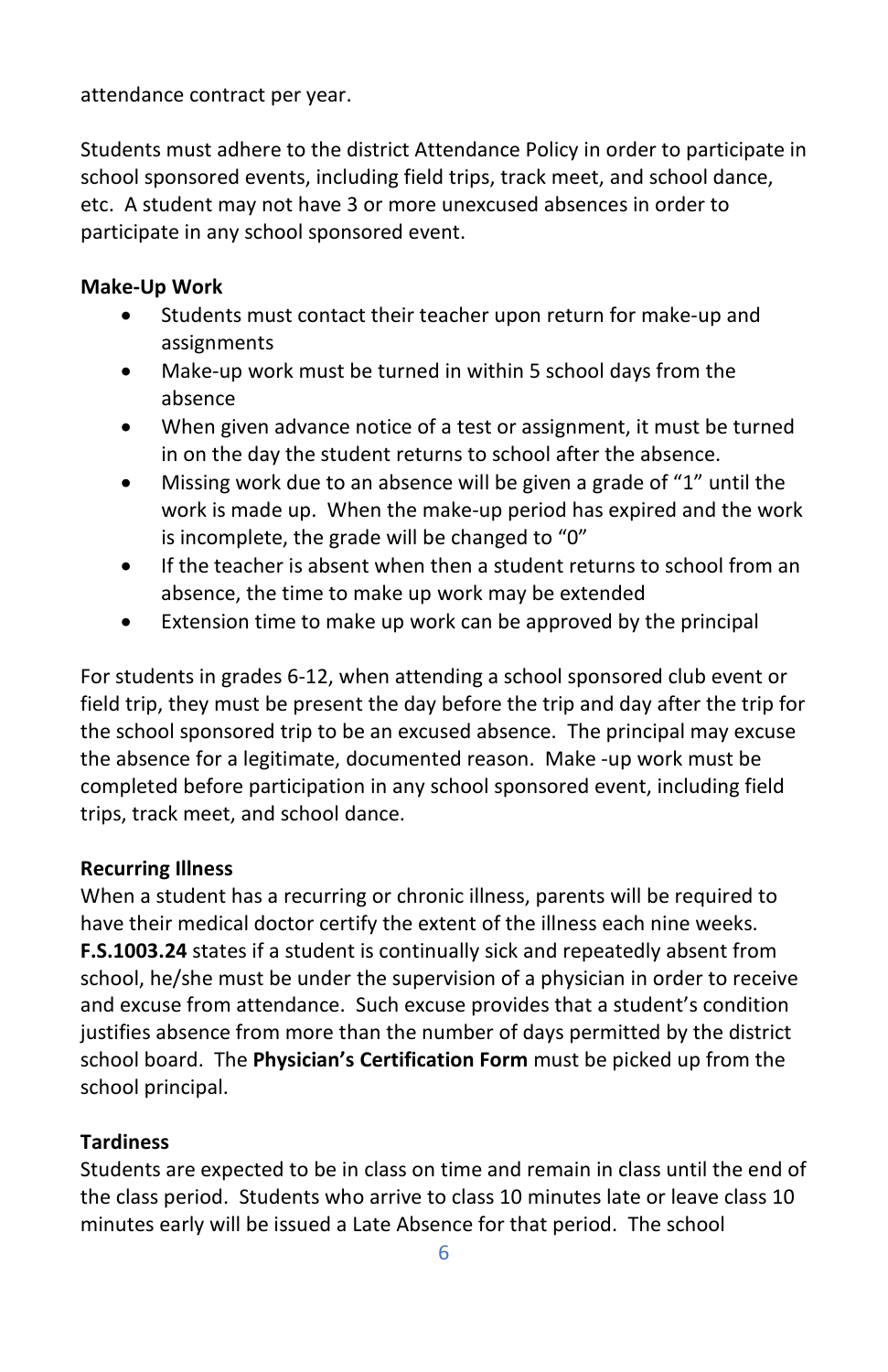principal will determine if the Late Absence is excused or unexcused. Three unexcused Late Absences in a grading period will be considered an unexcused absence for that period. Students arriving after 7:57 A.M. are considered tardy and must report to the office before going to the classroom.

Students with a continued pattern of absence will be referred to Truancy Court.

# **School Responsibility and Authority to Truancy**

If a student has had at least five (5) unexcused absences, or absences for which the reason is unknown, within a calendar month or ten (10) unexcused absences, or absences for which the reason is unknown, within a 90 calendar day period, the student's primary teacher shall report to the school principal/designee that the student may be exhibiting a pattern of nonattendance. The principal shall, unless there is clear evidence that the absences are not a pattern of nonattendance, refer the case to the school's child study team to determine if early patterns of truancy are developing.

If the child study team finds that a pattern of nonattendance is developing, whether the absences are excused or not, a meeting with the parent must be scheduled to identify potential remedies. After fifteen (15) unexcused absences accumulate within any ninety (90) calendar days, the District will determine the appropriate steps for the enforcement of the Florida Compulsory Attendance Statute, **Florida Statute 1003.21**.

### **DRESS CODE** for **Students in Grades 3-12**

Student dress and personal grooming are the responsibility of the student and the parent. In the final analysis, the building administrator has the responsibility to interpret that which negates a reasonable standard of conduct and appearance. Students whose personal attire or grooming distracts or may distract others from schoolwork shall be subject to the following:

- 1st Offense-Warning, parents called, allowed appropriated time to make required changes and return to class. (class time missed will be unexcused).
- 2nd Offense-Disciplinary action will be taken after required changes are made.
- 3rd Offense-One day of In-School Suspension will be assigned after required changes are made.

*All additional infractions will be treated as Insubordination*.

Students must comply with the following rules:

1. Footwear is required on school property.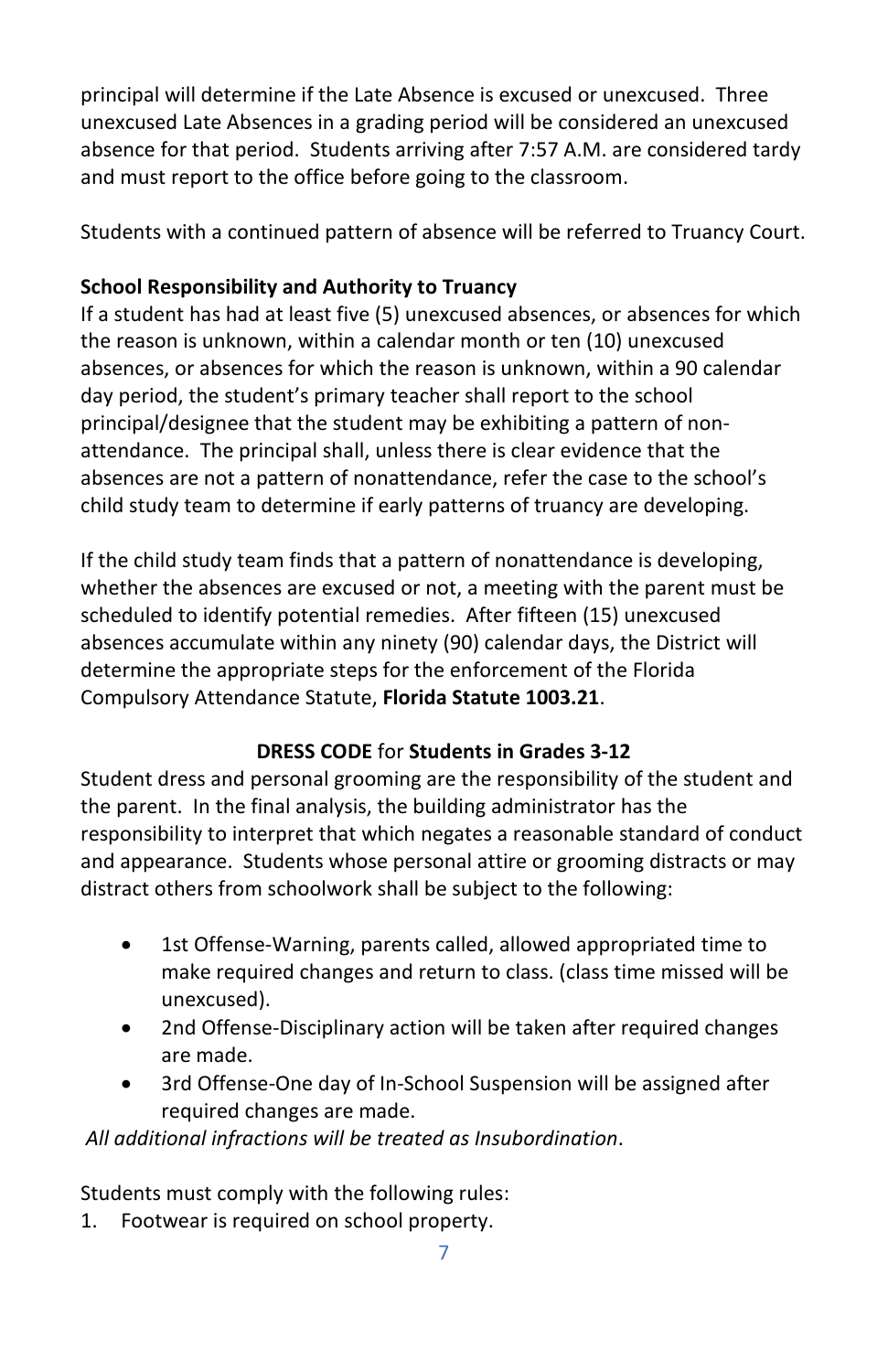- 2. Shirts must be worn at all times. (tank tops, see-through materials worn without undershirts, and halter tops shall not be worn to school.
- 3. Shirts must be long enough to cover the stomach and back area completely at all times. (When hands are extended above the head, etc.)
- 4. Spaghetti-strap or strapless shirts or dresses are not permitted. Sleeveless shirts or dresses for females must be 4 fingers wide at the shoulder.
- 5. Male students may not wear sleeveless shirts.
- 6. Female clothing shall not expose any cleavage.
- 7. A student's attire must cover all undergarments.
- 8. Appropriate shorts and skirts are allowed if they are no more than 5 **inches** above the kneecap when the student is standing. (No biking shorts, spandex material, or tight-fitting shorts/clothing may be worn) Jeans with holes, the holes cannot be any higher than 3 inches above the kneecap when the student is standing.



- 9. Drop pants or shorts (those worn below the waistline or those that display what is or appears to be an undergarment) will not be permitted for any students.
- 10. Hats, caps, and scarves are not allowed in the building. Bandanas, kerchiefs, head stockings, hair rollers, and combs shall not be worn at school.
- 11. Clothing that promotes or endorses vulgar, alcoholic, tobacco, sexual, or offensive themes are prohibited.
- 12. Any clothing that is or could be interpreted as gang related is prohibited at school.
- 13. Wallet chains, "dog" collars, or other inappropriate chains or jewelry will not be allowed on campus.
- 14. No visible body piercing except earrings will be allowed.
- 15. Any other items worn or carried on campus that are deemed inappropriate by the principal are prohibited.
- 16. Tattoos or body art that promotes or endorses vulgar, alcohol, tobacco, sexual, gang or offensive themes must be covered at all times. Inappropriate items (tongue rings, nose rings, clothing, etc.) which have been confiscated, may be picked up in the office by parents.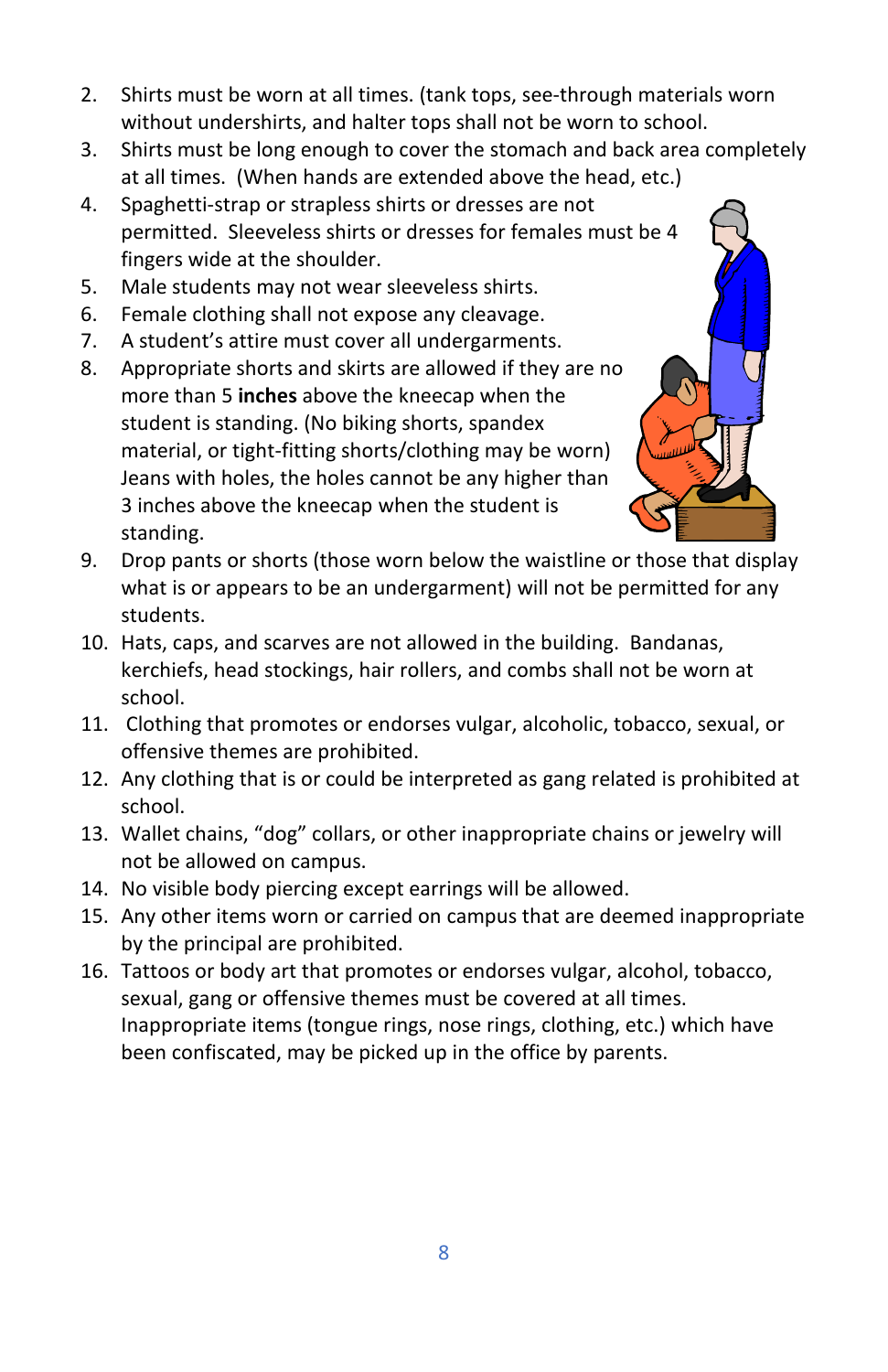

#### **BALLOONS**

Due to safety precautions on school buses and vehicles, BALLOONS WILL NOT BE ACCEPTED FOR DELIVERY at school.

#### **TELEPHONE USE**

The office telephone is for school business. It may be used by students only with permission from the teacher, principal, or secretary. The student must obtain a pass from the teacher before leaving the classroom or other supervised area to use the telephone. **Students needing to contact parents on a cell phone should first obtain permission from their teacher or the office.**

#### **HONOR ROLL TRIP**

In order to go on the honor roll trip at the end of the year, students in 1st-8th grades must make the "A" or "A/B" honor roll each of the first three (3) nine weeks.

#### **GENERAL STUDENT POLICIES**

- 1. Students are responsible to all teachers in matters of discipline. Students are expected to treat all personnel with reasonable courtesy and respect.
- 2. Students should walk quietly and orderly in the hall and keep hands and feet off the walls.
- 3. In the morning, students should put up books, use bathroom if necessary and eat breakfast. Students will remain in lunchroom until the duty teacher dismisses them. Upon dismissal, grades 6-8 will be released to the picnic tables. Grades K-2 will be released to the Library. Grades 3-5 will remain in the lunchroom until the bell rings at 7:47.
- 4. In the afternoons, first bus and car riders are dismissed at 2:30. Car riders need to be picked up in front of the school. First bus riders will load at the North end of the building. Students that ride a late bus or late car riders will be dismissed from classrooms to the lunchroom. Access to the main building will be through the lunchroom and the south entrance.
- 5. **Students transported by car should load and unload at the front entrance**. Do not play on the front campus while waiting for your ride.
- 6. 6. Students are not to leave campus during school for any reason without permission. **Students who wish to go home with another student should bring a note from home giving permission to do so. These should be turned in to the office after the teacher has initialed them. Do not wait until you get to school and want to use the phone to make arrangements for spending the night with a friend. Students must be called from the**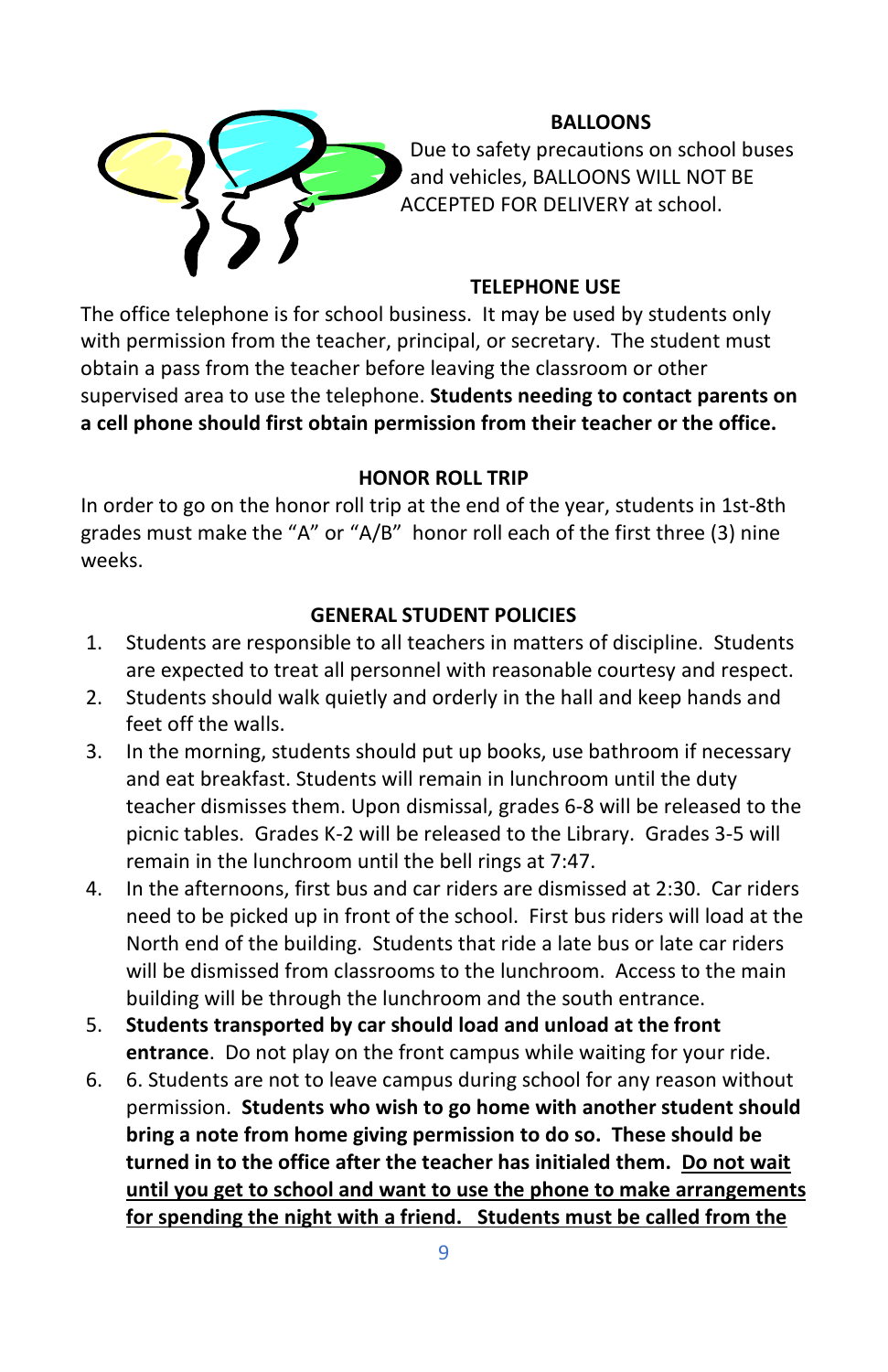#### **office in order to leave the classroom to sign out.**

7. Students may check out library books during the school day with permission from the classroom teacher. Students should not be in the library unless library personnel or a teacher is present. Remember, the library is a place for quiet work.

#### 8. **STUDENT VISITORS ARE NOT ALLOWED ON CAMPUS**

- 9. Stealing is a violation of law and school policy: However, students are responsible for any item left on the campus or in the building where it can be stolen. Do not leave things of value where they can easily be picked up.
- 10. Students should not interrupt other classes unless it is an extreme emergency and then only with the approval of the office or their teacher. Students will be required to have a pass to leave their classroom. This includes P.E. classes where the P.E. shelter or playground is considered a classroom. Students from P.E. or any other class are required to stay with the class unless they have a note or pass from the teacher.
- 11. Throwing objects such as rocks, sticks, pinecones, etc., is not allowed on campus or in the building.
- 12. No item should be traded, bought, sold, loaned, or otherwise exchanged on campus or on the bus for any reason unless approved by the principal in advance. Violation of this policy can result in suspension.
- 13. Destruction of school property will not be allowed. Students and/or parents are responsible for paying for damaged school property.
- 14. Students are encouraged to help keep trash picked up off the campus. Report those you see throwing trash on the campus, writing on wall, etc.
- 15. Noise in the lunchroom should be held down. Milk cartons or food should not be taken out of the lunchroom. All food is to be eaten in the lunchroom.
- 16. Fidget spinners should not be brought to school.
- 17. *CHEWING GUM SHOULD NOT BE BROUGHT TO SCHOOL*
- 18. The illegal use, possession, distribution, or sale of alcohol, drugs, tobacco, or other controlled substances, as defined in CH. 893, Florida Statutes, or knives or other weapons by any student while such student is upon school property or in attendance at a school function is grounds for suspension and/or recommended expulsion by the school board.
- 19. Students in the middle school buildings should use the bathrooms behind the building at break, lunch, and other times.
- 20. Fighting or use of profanity will not be allowed on campus or bus.
- 21. Students should remain in assigned play areas during break.
- 22. Students who are suspended out of school are permitted to make up work. It is the responsibility of the student and or parent to request and pick up assignments during the suspension period. Work is due upon the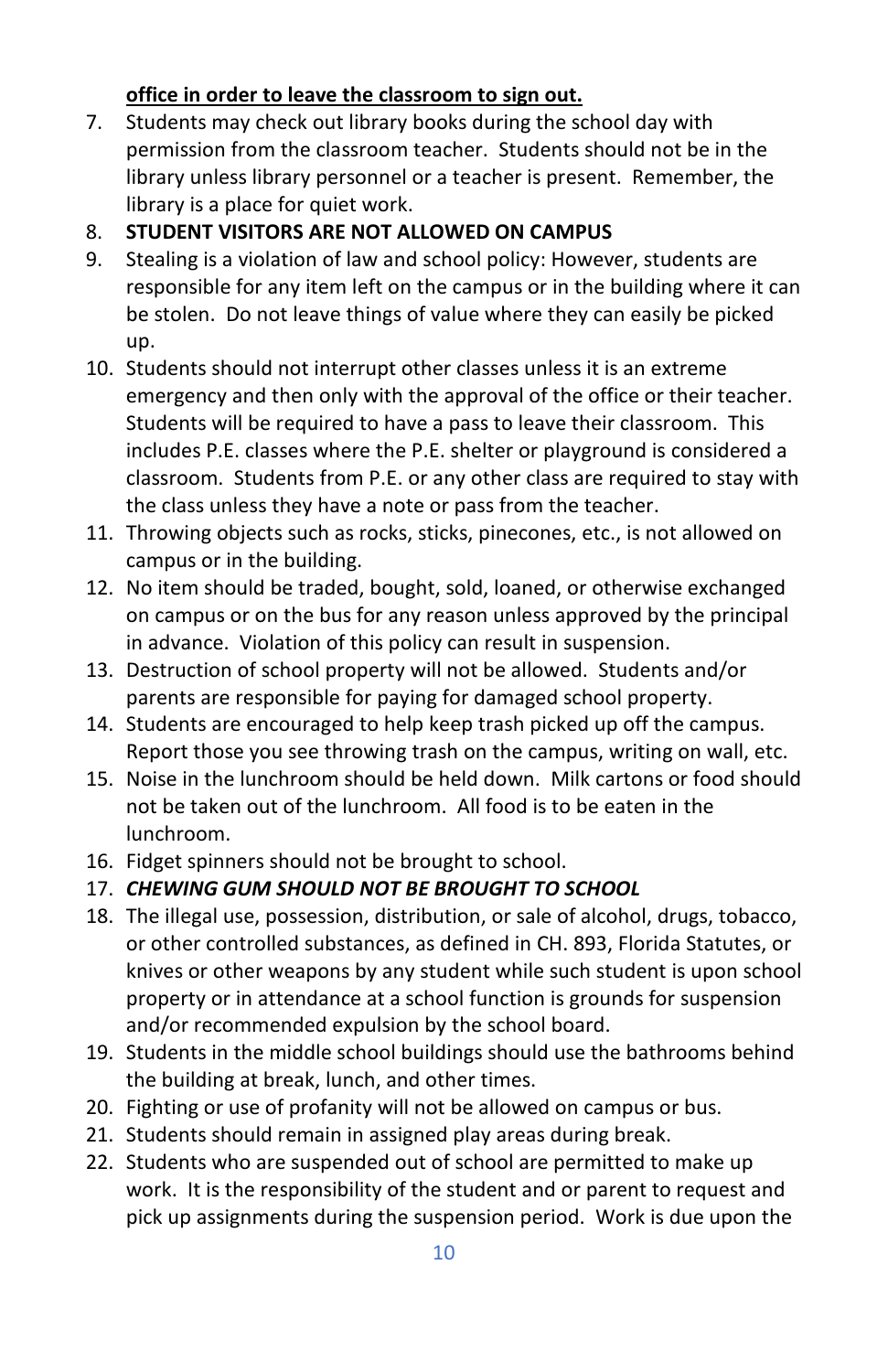students return to school.

- 23. Students are not to bring toys, radios, or other personal items to school except on special occasions when permission is given by a teacher or the principal.
- 24. Students who wear caps/hats are not to wear them inside. Students who continue to violate this policy will have hats/caps taken by the principal or teacher and returned to the student at the end of the day. Chronic violations of this policy will result in the wearing of caps/hats being discontinued altogether.
- 25. Students who are chronically disruptive in the classroom, on the bus, or on the playground may be subject to a suspension.
- 26. Students who plan to withdraw from school should turn in all school materials, clear all debts, and utilize the withdrawal forms in the office before leaving school on the last day of attendance.
- 27. A student's locker or other storage is subject to search, upon reasonable suspicion, for prohibited or illegally possessed substances or objects.
- 28. To participate in extracurricular activities, students must be present at least half of the school day on the day of the event.

#### **CUSTODY**

The school is required by law to prevent an estranged parent from picking up their child if there is a court order that specifically states that the parent may not have the child. A court decree of divorce awarding primary residence is NOT enough to keep the other parent from checking out the child.

#### **EMERGENCIES**

Please be sure that the office has an emergency card on file for your child. It should include the current home phone number and an emergency number so we may get in touch with you or a family member if necessary

### **STUDENT PICK-UP**

- 1. We ask **all** visitors to **enter through our front entrance and to check in at the office.**
- **2.** Parents picking up students during the school day (7:45-2:35) should come to **the front office and sign the student out and we will call the student to the office for pickup.**
- **3.** Parents picking up students as car riders at the end of the day, should **wait for their child at our front entrance or in the hall in front of the office**. (If parents need to see a child's teacher at the end of the school day, arrangements should be made through the office**.)**
- 4. If you are picking up a child other than your own, please **have a note from the parent giving permission for you to pick up their child.**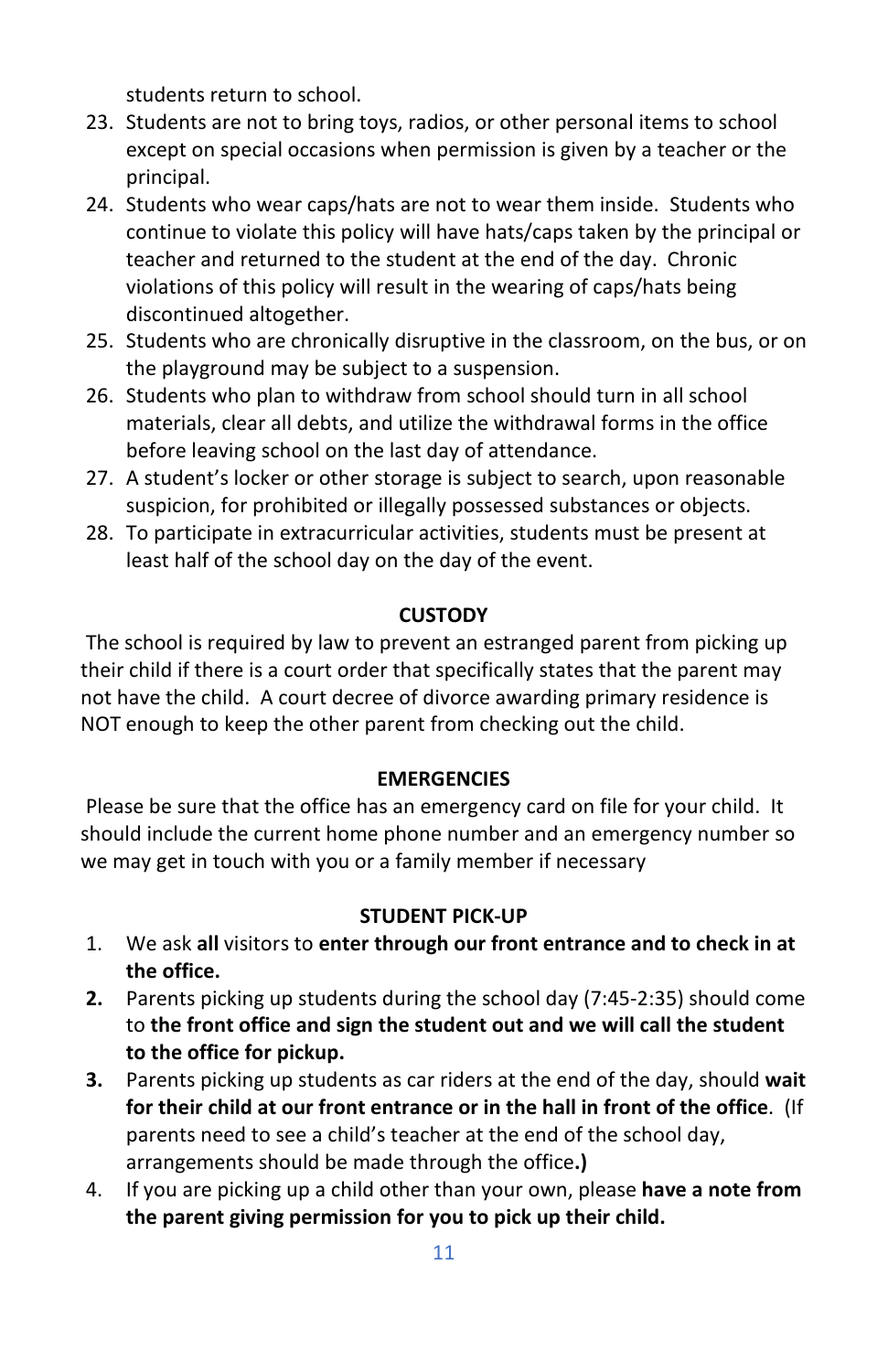5. To help avoid any miscommunication, we ask that all after school arrangements for students to be done **ahead of time and with a note**. We will handle emergency occurrences on a case-to-case circumstance.

#### **PARENT CONFERENCES**

Parent/Teacher conferences are vital to each child's total educational experience.

School and home must work together in an attempt to provide success for each child.

Unannounced or unscheduled conferences tend to be disruptive and distract from the proper supervision of students. A parent/teacher conference should be arranged by calling the school office or by sending a note to the teacher. Conference times are from 2:35 to 3:15 p.m., or during the classroom teacher's planning time.

We invite and encourage parents to visit our school, however for your child's safety and the safety of others all parents/visitors are required to sign in at the office with a driver's license using the Raptor System. All parents/visitors will be given a badge to wear while campus. Before leaving campus, parents/visitors are required to sign out in the office and return the school badge.

#### **TRANSPORTATION**

*Please send a note to your child's teacher to indicate a change in the normal route home.*

All children who normally ride the bus will ride unless the teacher receives a note. If a child has a regular meeting (ball practice, scouts, etc.) after school, one note from the parent will suffice for the entire year. When a child is to change his mode of transportation from school for any reason the school must be notified. If parent authorization is not received and approved, the child will be sent home as usual.

### **Please notify the office** *before 2:00 P.M.* **about any changes that are to be made for that day.**

School bus transportation is a privilege that may be withdrawn for inappropriate behavior. All students who ride a bus to school are subject to school bus rules/regulations. Any misbehavior which distracts the driver is a **VERY SERIOUS VIOLATION** and jeopardizes the safety of everyone. Violation of bus rules may result in stringent disciplinary action, including suspension from riding the bus.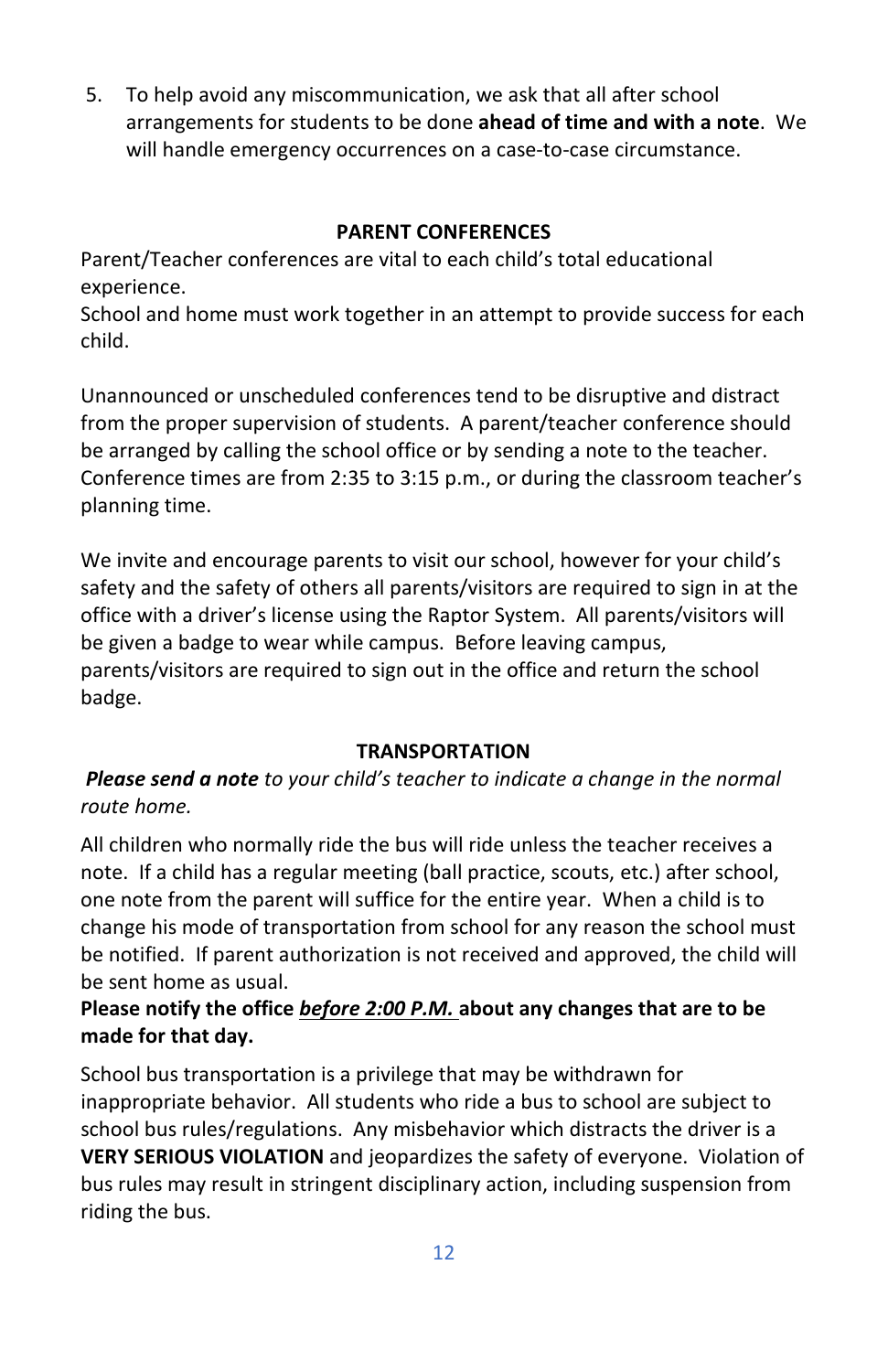#### **MEDICINES**

Students who need to take a prescribed medication need their parents to fill out a Permission Slip with the health aide on campus. Medications must be brought to school by a parent and left in the health room. Medications must be in the original container with label stating the prescribed dosage.



**All Calhoun County Schools have a "No Nit" policy. Any student found to have live lice** 

**and/or nits will be sent home. Before returning to class, students will need to be brought in by a parent or guardian to be checked by a school official.**

#### **TRACK MEET**

For a student to participate in the school or county track meet, students must meet the following criteria:

- 1. 2.0 GPA for the previous semester (all courses).
- 2. No "U" in conduct for the year. No more than (1) N in conduct for 3rd nine-weeks.
- 3. Under the age of 16 the day of the event.
- 4. No more than 3 days of bus or school suspension (ISS or OSS) during the 2nd semester.

#### **FIELD TRIP POLICIES and EXTRA CURRICULAR ACTIVITIES**

- 1. Chaperones needed for field trips **will be contacted by the classroom/supervising teacher.**
- 2. Students are required to ride to and from the trip on the bus unless a parent/chaperone wants their child to accompany them home after the trip. A note will be required for any student other than the parent's/chaperone's child to not ride home on the bus.
- 3. Chaperones will supervise a group of children assigned them by the teacher.
- 4. Chaperones are expected to enforce guidelines set by the teacher.
- 5. Chaperones may be asked to carpool behind the buses.
- 6. No small children or children not involved in the trip may accompany parent/chaperones.
- 7. **In order for a student to accompany their class on a field trip, they must have all schoolwork turned in, no "U's" in conduct for the school year and no more than 3 unexcused absences for that nine weeks.**
- 8. **Students who are chronically disruptive and unmanageable in the**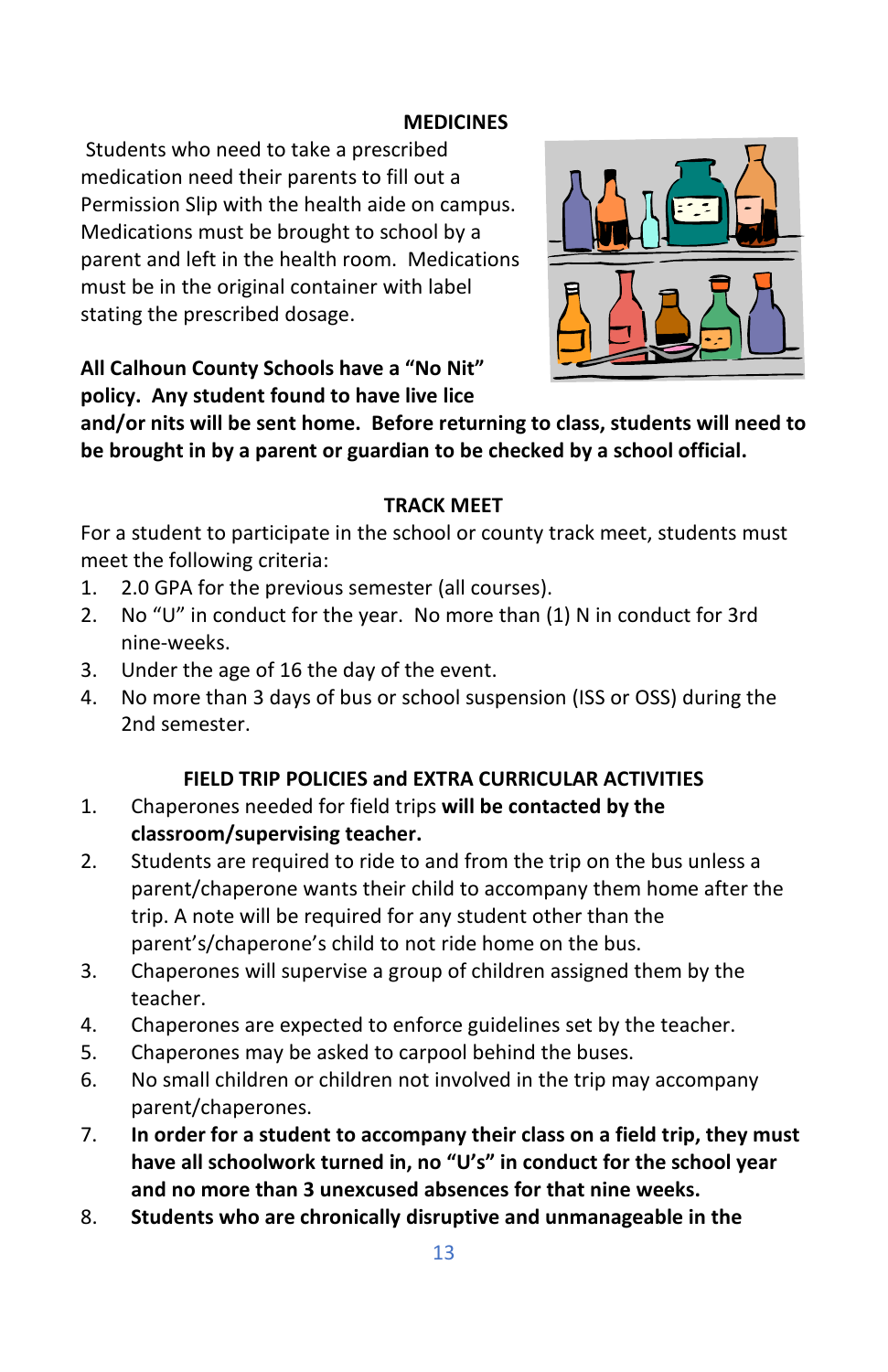**classroom or on the bus may be suspended from their field trip if recommended by the teacher and principal under the following conditions: The student has four or more office referrals and/or bus referrals.** 

#### **STUDENT DEBTS AND FEES**

**For a student to be eligible to participate in any extra-curricular activities (field trips, sporting events, etc.) all debts or fines must be paid.**

**NOTIFICATION OF SOCIAL SECURITY NUMBER COLLECTION AND USAGE** In compliance with Florida Statute 119.071 (5), this document serves to notify you of the purpose for the collection and usage of your child's social security

number by Calhoun County School District.

Calhoun County School District collects and uses your child's social security number only for authorized purposes. Specifically, Calhoun County School District collects your child's social security number for the following purposes:

- District Data Reporting to Florida Department of Education and United States Department of Education
- Identification Numbers for Testing
- Medicaid Reporting

To protect your child's identity, Calhoun County School District will secure your child's social security number from unauthorized access and assign your child a unique student identification number. This unique identification number will then be used for all associated educational purpose for Calhoun County School District.

#### **NONDISCRIMINATION STATEMENT**

No person shall, on the basis of race, color, religion, gender, age, marital status, sexual orientation, disability, political or religious beliefs, national or ethnic origin, or genetic information, be excluded from participation in, be denied the benefits of, or be subjected to discrimination under any educational program or activity, or in any employment conditions or practice conducted by this School District, except as provided by law. The district also provides equal access to its facilities to the Boy Scouts and other patriotic youth group, as required by the Boys Scouts of America Equal Access Act.